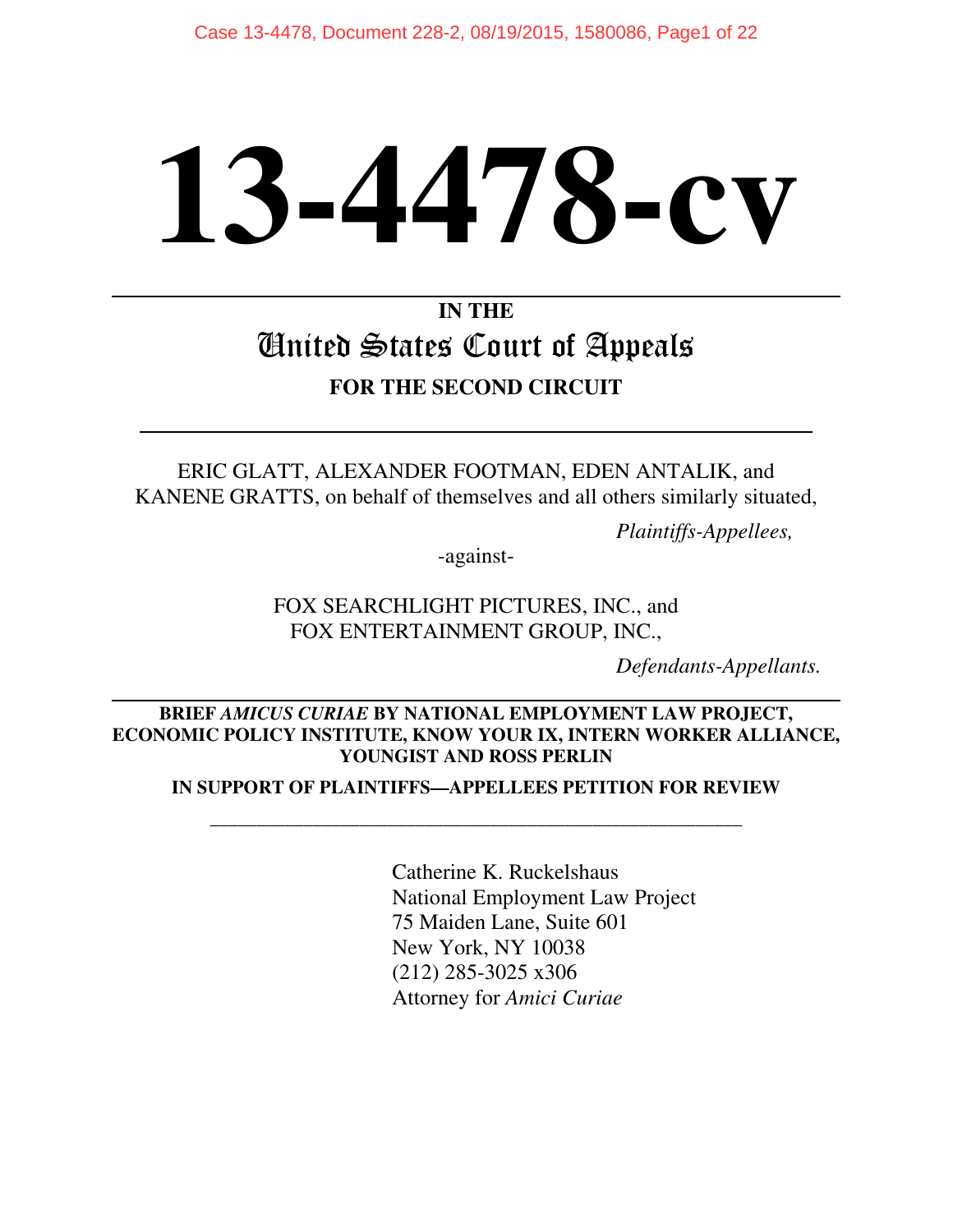### **RULE 26.1 CORPORATE DISCLOSURE STATEMENT**

 Pursuant to Federal Rule of Appellate Procedure 29(c), *Amici Curiae* hereby provide the following disclosure statements:

**National Employment Law Project** is a non-profit corporation.

**Economic Policy Institute** is a non-profit corporation.

**Know Your IX** is a non-profit corporation.

**Intern Worker Alliance** is an unincorporated volunteer group.

**Youngist** is a non-profit corporation.

*Amici* have no parent corporations, and no publicly-held corporation owns 10% or more of any *amici* organization's stock.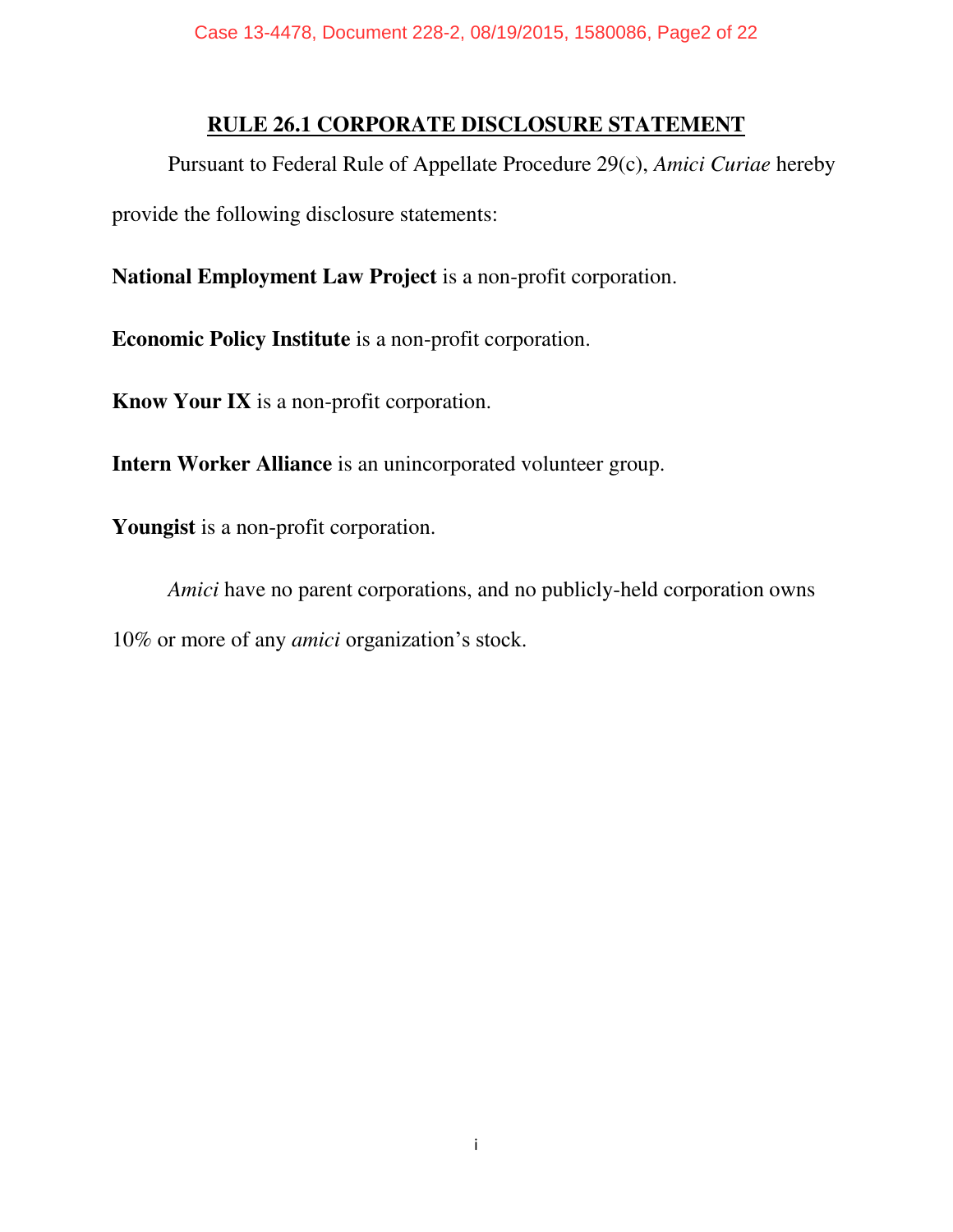# **TABLE OF CONTENTS**

| I. THE NATURE OF THE FOR-PROFIT INTERNSHIP HAS SHIFTED                  |
|-------------------------------------------------------------------------|
| A. Unpaid Internship Offerings Have Grown Rapidly, Becoming An Expected |
| B. Unpaid Internships Are No Longer Limited To Summer, Nor To           |
| C. Unlike Apprenticeships and Co-op Programs, Unpaid Internships Are    |
|                                                                         |
| D. Unpaid Internships Do Not Fulfill Their Touted Potential for Career  |
| II. ACADEMIC INSTITUTIONS ARE NOT PROVIDING THE QUALITY                 |
| CONTROL TO ENSURE INTERNSHIPS' EDUCATIONAL VALUE  9                     |
| A. Accreditation Standards Are Largely Ignored For Internships 9        |
|                                                                         |
| C. Many Top Schools Do Not Offer Credit But Have Workarounds 12         |
| III. ENFORCING PORTLAND TERMINAL WOULD INCREASE THE VALUE               |
|                                                                         |
|                                                                         |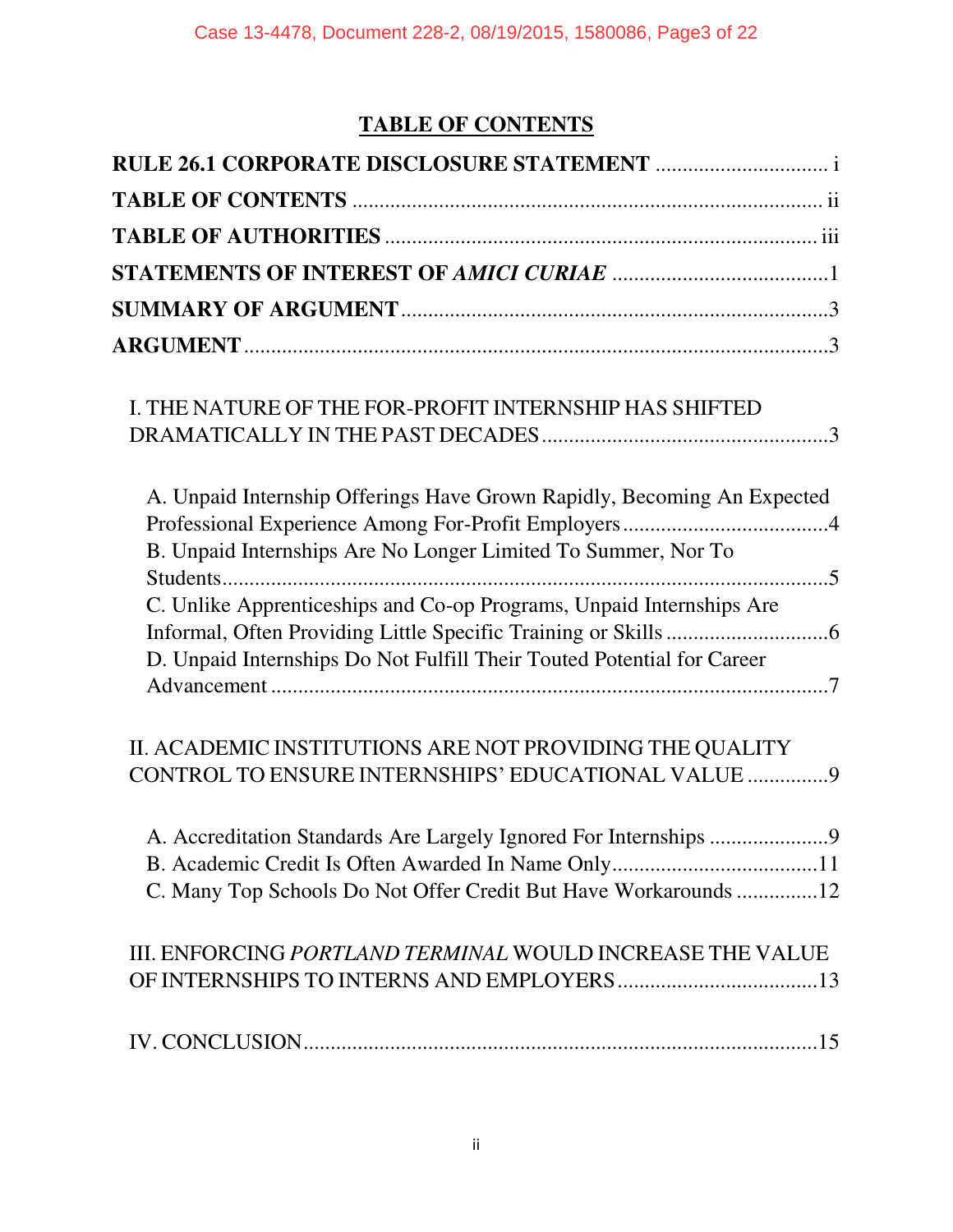## **TABLE OF AUTHORITIES**

### **Cases**

| <b>Other Authorities</b>                                                                                                                                                                                                              |
|---------------------------------------------------------------------------------------------------------------------------------------------------------------------------------------------------------------------------------------|
| Barnard College Career Development, "Internship Co-Curricular Credit,"<br>Carey, Kevin, "Giving Credit, but Is It Due?" The New York Times (op-ed),                                                                                   |
| Chronicle of Higher Education and American Public Media's Marketplace, The<br>Role of Higher Education in Career Development: Employer Perceptions 14,<br>December 2012, at http://chronicle.com/items/biz/pdf/Employers%20Survey.pdf |
| Columbia University School of General Studies, "Internship Credit," at<br>http://bulletin.columbia.edu/general-studies/undergraduates/additional-academic-                                                                            |
| Dartmouth Career Services, "Internships and FAQ," at<br>http://www.dartmouth.edu/~careerblog/2012/12/internships-and-faq-what-to-do-                                                                                                  |
| Grasgreen, Allie "Growth of Short Term Internships Over Academic Breaks,"                                                                                                                                                             |
| Gurchiek, Kathy, "Older, Experienced Workers Applying for Internships," HR<br>Harvard University Office of Career Services, "Internship Course Credit," at                                                                            |
| Hickman, Blair et al, "The Price of an Internship," ProPublica, Dec. 20, 2013, at<br>Gardner, Phil, Intern Bridge, The Debate Over Unpaid College Internships (2010)                                                                  |
| . 4<br>Gardner, Phil, Reactions on Campus to the Unpaid Internship Controversy (2009),<br>at http://www.ceri.msu.edu/wp-content/uploads/2009/10/Reaction-on-Campus-                                                                   |
| George Washington University Center for Career Services, "Elective Internship,"                                                                                                                                                       |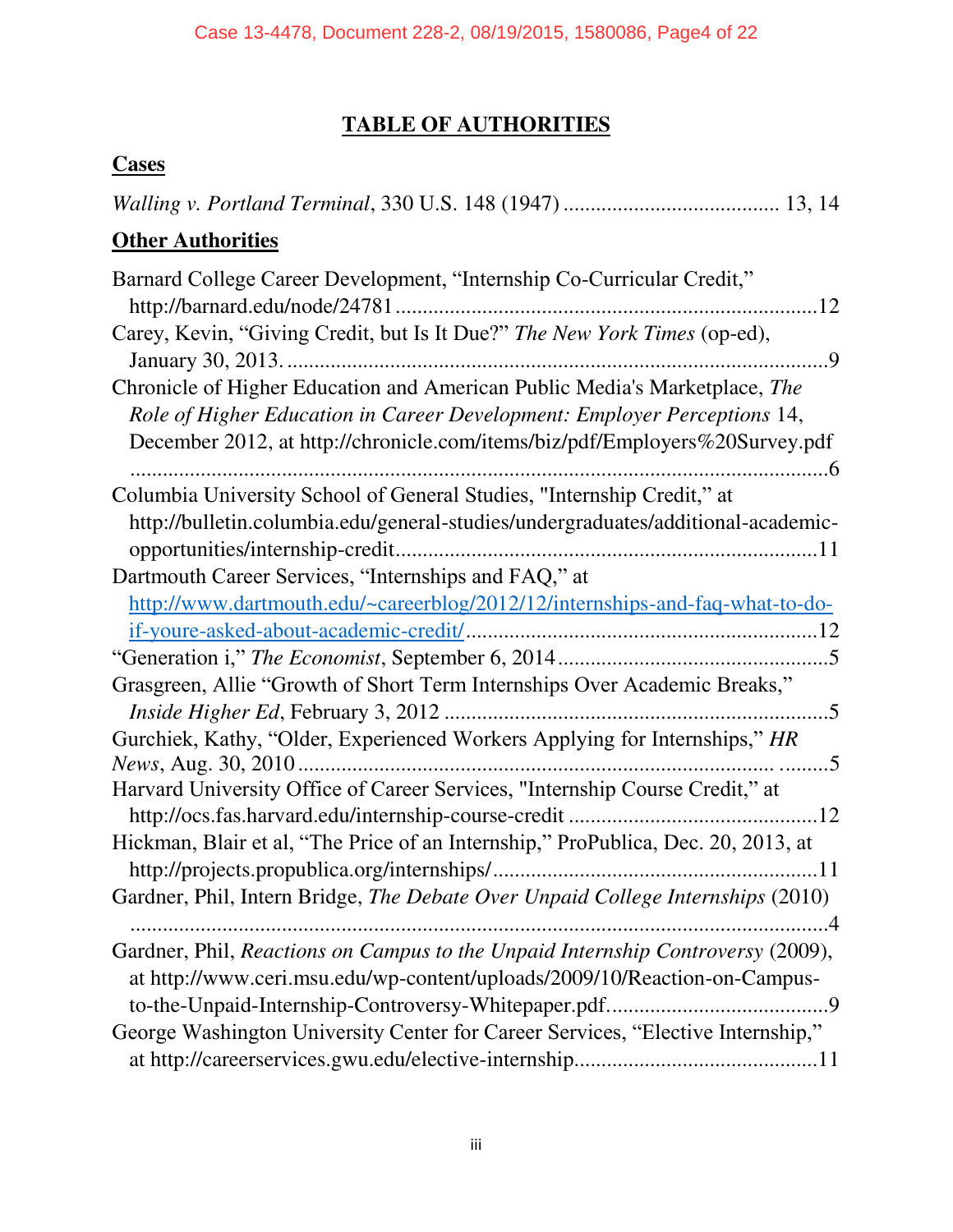| Ladd, John, "Apprenticeship 101," Jan. 28, 2014, at                                                        |
|------------------------------------------------------------------------------------------------------------|
| http://blog.dol.gov/2014/01/28/apprenticeship-101-earn-while-you-learn/7                                   |
| Lucas, Suzanne, "A Strong Case for Why You Should Pay Your Interns," Inc.,                                 |
|                                                                                                            |
| National Association of Colleges and Employers, Class of 2014 Student Survey, at                           |
| http://career.sa.ucsb.edu/files/docs/handouts/2014-student-survey.pdf. 4, 8, 14                            |
| National Association of Colleges and Employers, Unpaid Internships: A Survey of<br>the NACE Membership, at |
| http://www.d.umn.edu/careers/faculty/Unpaid%20Internships_%20A%20Survey                                    |
|                                                                                                            |
| "NBC Universal's New Paid-Intern Policy Yields More Diversity," MadameNoire,                               |
| at http://madamenoire.com/295556/nbcuniversals-new-paid-intern-policy-yields-                              |
|                                                                                                            |
| New England Association of Schools and Colleges, "Standards for Accreditation"                             |
| at https://cihe.neasc.org/downloads/Standards/Standards_for_Accreditation.pdf. 9                           |
| New York University College of Arts & Sciences, "Internships," at                                          |
|                                                                                                            |
| Parcells, Nathan, "How to Convert Your Unpaid Intern Program into a Paid                                   |
| Program," at https://www.looksharp.com/guides/how-to-convert-your-unpaid-                                  |
|                                                                                                            |
|                                                                                                            |
| Princeton University Office of International Programs, "Frequently Asked                                   |
|                                                                                                            |
| State University of New York-Albany Career Services, "Frequently Asked                                     |
| Questions," at                                                                                             |
| http://www.albany.edu/career/internships/types_of_internships.shtml 13                                     |
|                                                                                                            |
| Stevens, Rosemary, "Graduate Medical Education: A Continuing History," 53                                  |
|                                                                                                            |
| Thomsen, Jacqueline, "After student-led push, GW slashes costs for internship                              |
|                                                                                                            |
| University of California Berkeley Career Center, "Independent U.S. Summer                                  |
| Internship Credit Option," at                                                                              |
| https://career.berkeley.edu/Internships/AcadCreditSummer10                                                 |
| University of Pennsylvania College of Arts & Sciences, "Policies Governing                                 |
| Internships," at http://www.college.upenn.edu/node/2404. 2, 13                                             |
| U.S. News & World Report, "10 Colleges with the Most Interns," June 6, 2015 11                             |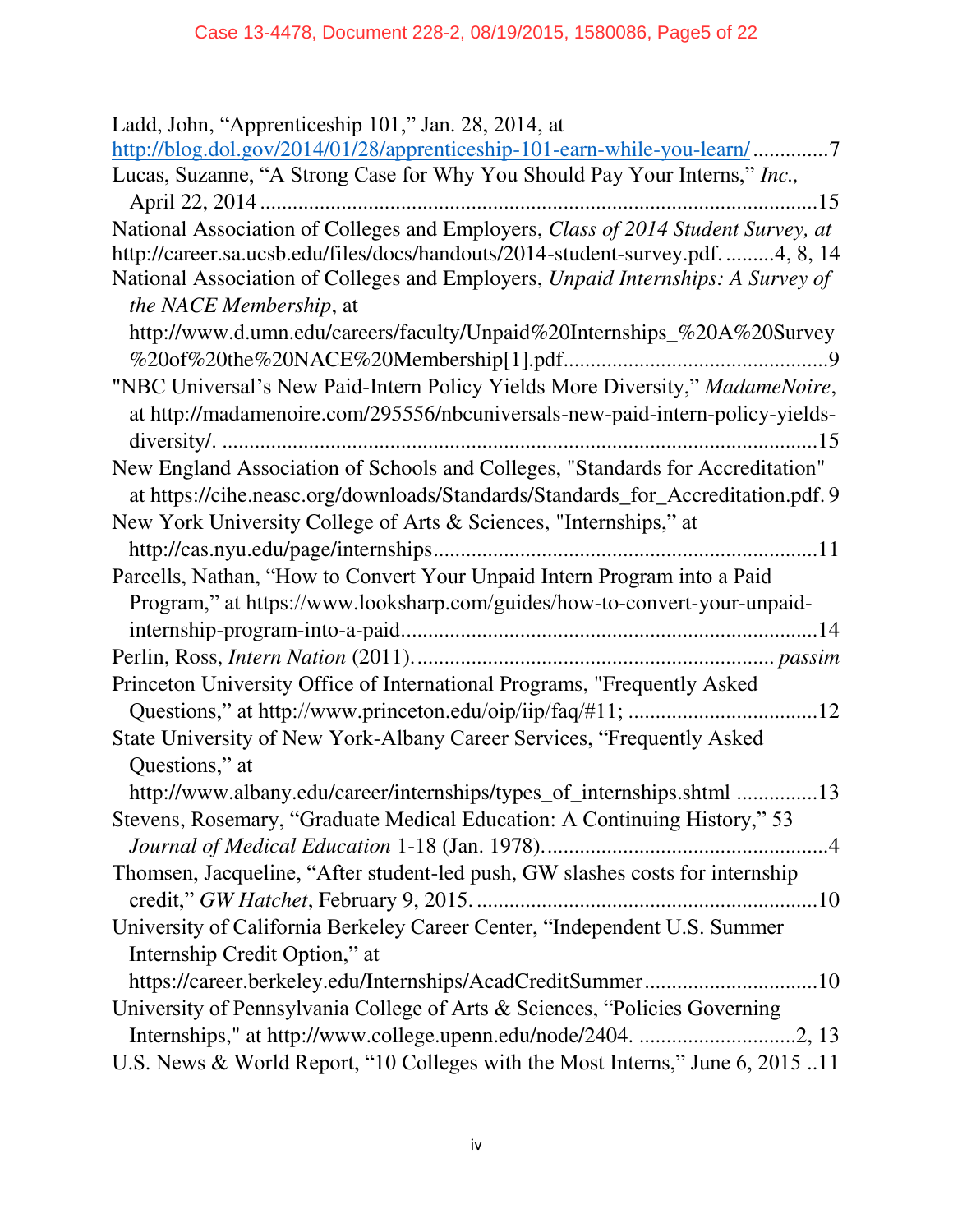| Voggel Matthew, "Are Internships The New Temp Agency?," USA Today College, |  |
|----------------------------------------------------------------------------|--|
|                                                                            |  |
| Wellesley College, "Internships for Credit," at                            |  |
|                                                                            |  |
| Wortham, Jenna, "Virtually There: Working Remotely," The New York Times,   |  |
|                                                                            |  |
| Yale Office of Career Strategy, "Academic Credit," at                      |  |
|                                                                            |  |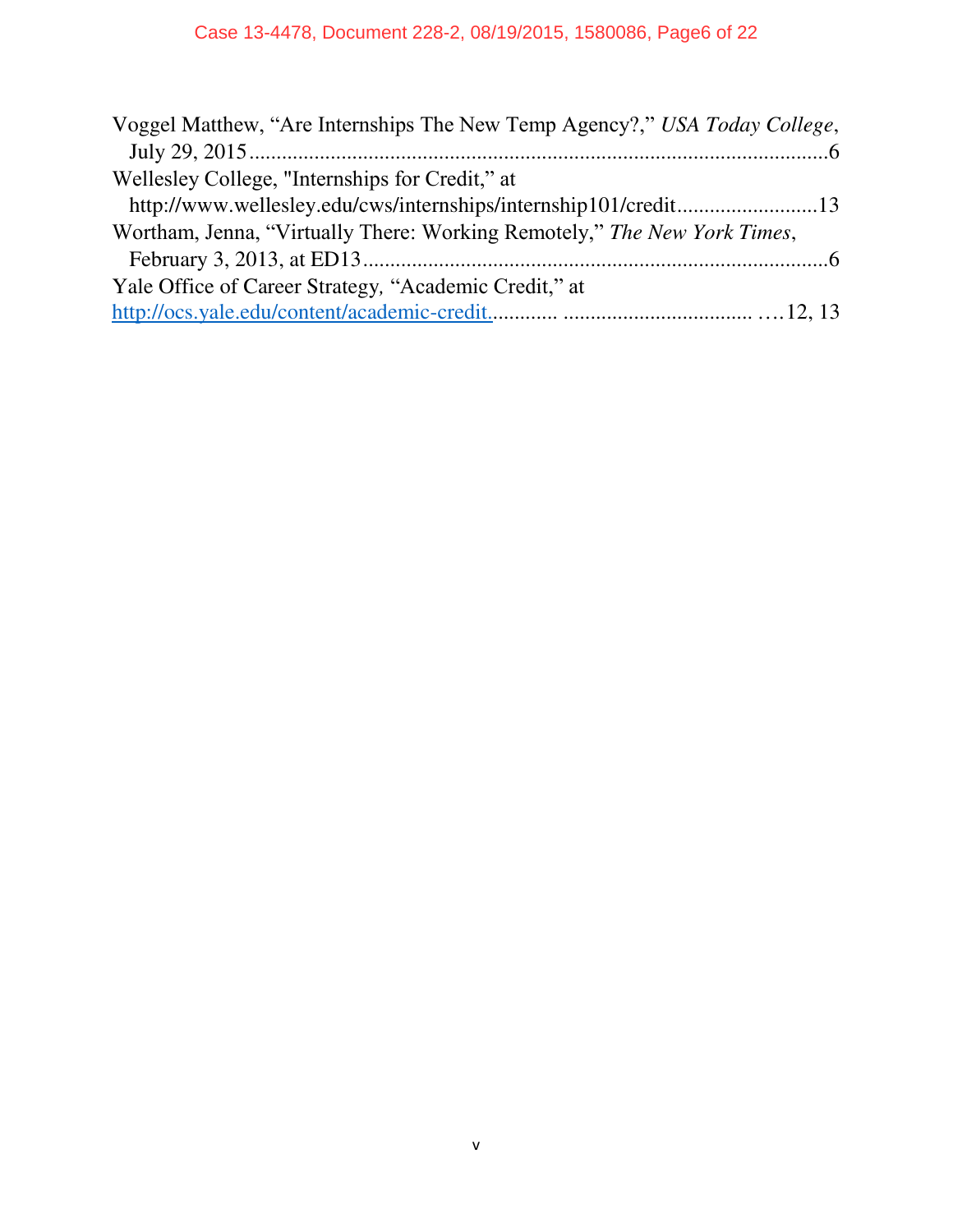### **STATEMENTS OF INTEREST OF** *AMICI CURIAE<sup>1</sup>*

*Amici* are dedicated to ensuring that the Fair Labor Standards Act, 29 U.S.C. § 201 et seq ("FLSA") is interpreted consistent with its broad remedial nature so that workers are paid fairly for all work performed, and that employers are not rewarded with free labor just by calling a job an "internship." *Amici* submit this brief not to repeat the arguments made by the parties, but rather to shed light on the state of internships in the economy today and the impacts they have on the labor market. *Amici* respectfully submit this brief pursuant to Federal Rules of Appellate Procedure 27 and 29 and Second Circuit Local Rules 27-1 and 29-1.

 The National Employment Law Project ("NELP") is a non-profit organization with over 45 years of experience advocating for low-wage and unemployed workers. In NELP's experience studying and applying the FLSA, any employment arrangement using unpaid labor should be carefully scrutinized under the statute's expansive definition of the term "employee."

The Economic Policy Institute ("EPI") is a non-partisan think tank founded in 1987 to ensure that the interests of working families were considered in

<sup>&</sup>lt;sup>1</sup> Neither party's counsel authored this brief, in whole or in part, and nor did either party or party's counsel contribute money intended to fund the preparation or submission of the brief. No person, including *amici curiae*, their members, or their counsel contributed money that was intended to fund the preparation or submission of the brief.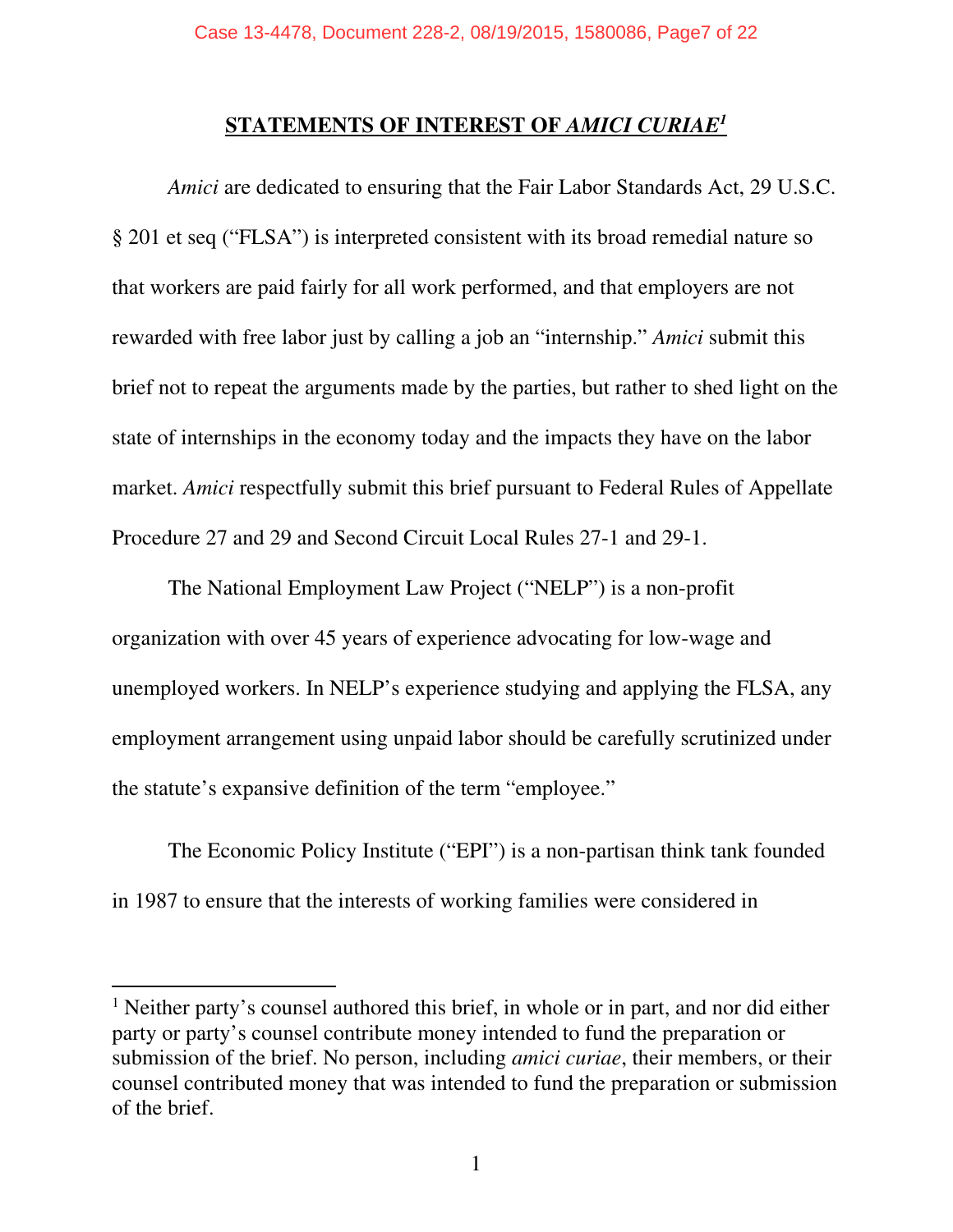### Case 13-4478, Document 228-2, 08/19/2015, 1580086, Page8 of 22

economic policy. EPI researches economic conditions and advocates for effective labor standards that provide a solid floor for the labor market. Unpaid labor, especially when it is for the benefit of a for-profit business, undermines the ability of all workers to earn a decent living.

Ross Perlin is an independent writer and expert on the issue of internships and unpaid labor. Mr. Perlin worked as an unpaid intern and spent three years researching his book *Intern Nation: How To Earn Nothing and Learn Little In the Brave New Economy*, published in 2011. Mr. Perlin speaks and writes regularly on internships for *The New York Times*, *The Washington Post*, *Time*, and others.

Know Your IX is a non-profit organization dedicated to ending sexual and gender violence, including harassment on the job, against students. Know Your IX provides legal education, resources, guidance, and trainings for students across the country, including in New York, Vermont, and Connecticut.

The Intern Worker Alliance (IWA) is a network of workers challenging unpaid internships through workplace organizing. The network includes current and former interns, labor organizers, cultural producers, and other allies. IWA supports broad employment definitions to afford interns the rights and protections.

{Young}ist is a youth-powered media outlet that was founded in response to the scapegoating of the Millennial generation in the mainstream media. As unpaid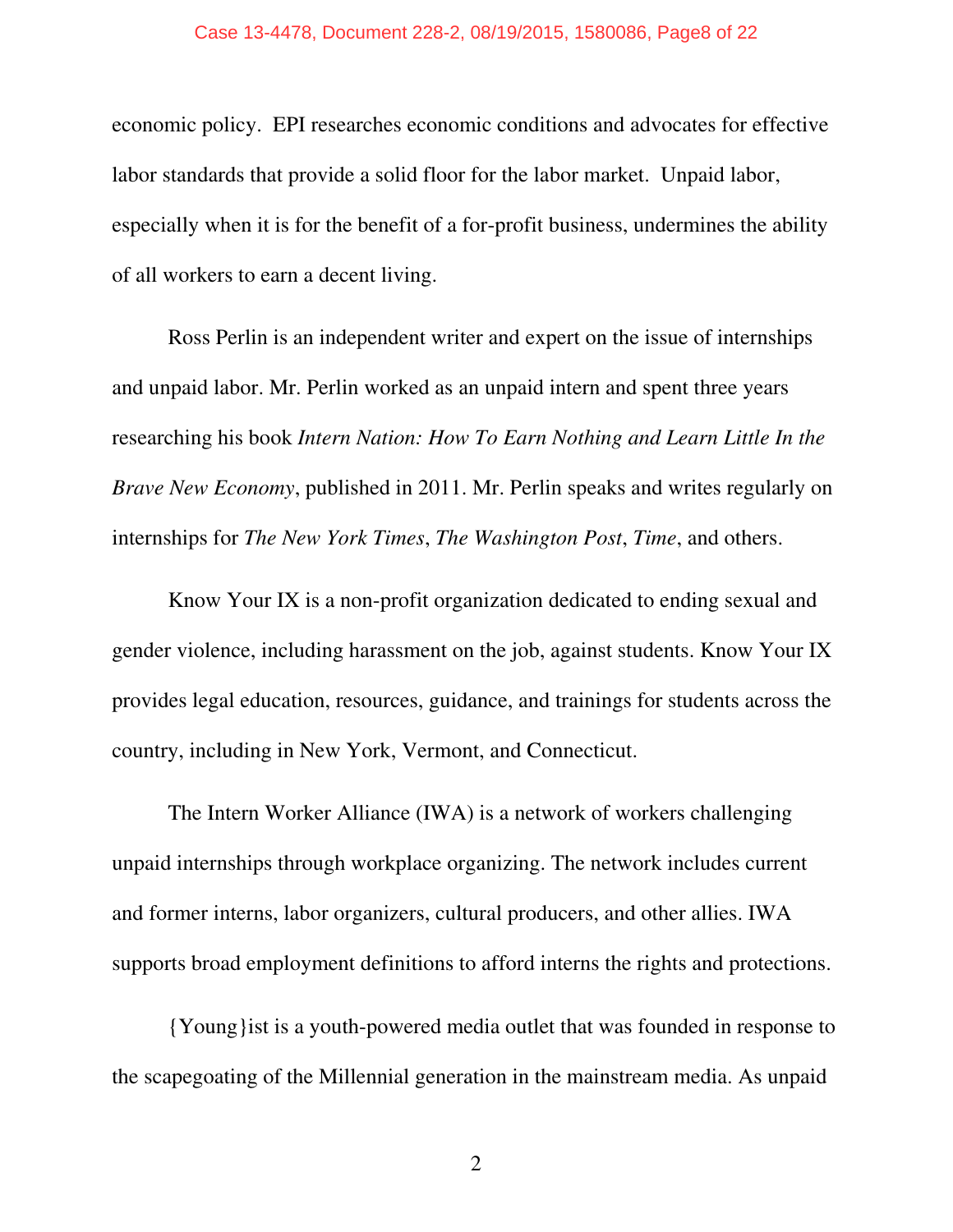and contingent labor, particularly in the form of internships, have become central features of our generation's economy, it is crucial to challenge the idea that young people's labor has little or no monetary worth.

### **SUMMARY OF ARGUMENT**

 The opinion of the three-judge panel in *Glatt v. Fox Searchlight* was based on an idealized conception of the educational nature of internships that does not reflect the majority of unpaid interns' experiences working at for-profit companies today. Those experiences tend to be of limited educational and training value, especially when compared to apprenticeship and co-operative education programs; they also do not provide any significant career advancement benefit.

Part I of this brief reviews the growth of unpaid internships at for-profit companies. Part II argues that colleges and universities have abdicated their responsibility for quality control to ensure such unpaid internships are genuinely educational experiences. Part III concludes that restoring the *Portland Terminal*  standard would not reduce internship opportunities, but would give employers a choice to either redesign their unpaid internship programs to satisfy *Portland Terminal*'s criteria, or to begin paying their interns at least minimum wage.

### **ARGUMENT**

### **I. THE NATURE OF THE FOR-PROFIT INTERNSHIP HAS SHIFTED DRAMATICALLY IN THE PAST DECADES.**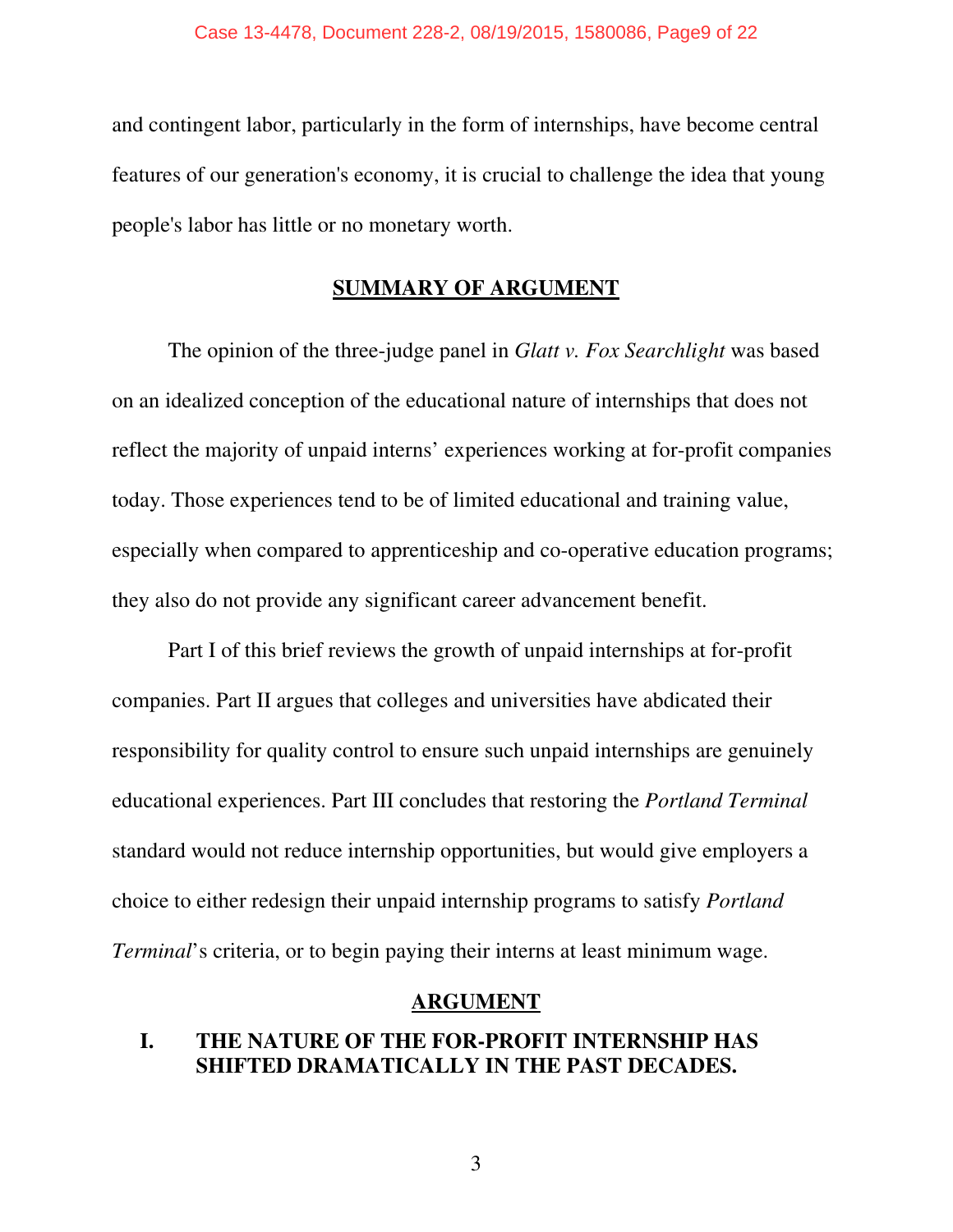### **A. Unpaid Internship Offerings Have Grown Rapidly, Becoming An Expected Professional Experience Among For-Profit Employers.**

Internships were first adopted in the early twentieth century to provide medical students with on-the-job training and education; completion of one soon became mandatory to practice.<sup>2</sup> Once the medical internship became required, it also became a paid and regulated position. *See* Ross Perlin, *Intern Nation* 30-31 (2011). No such transformation has taken place, however, for internships at forprofit companies over the last thirty years. *Id.*

Estimates suggest that anywhere from one to two million people in the United States work as interns every year, the majority without pay. *Id.* at 28. The percentage of college students completing internships during their college career more than tripled between 1992 and 2014. A 1992 Northwestern University study found 17% of graduating students had held some kind of internship during their college career.<sup>3</sup> By 2008, the National Association of Colleges and Employers (NACE) reported this number had risen to 50%, and by 2014, it rose to 59.8%.<sup>4</sup>

<sup>2</sup> *See* Rosemary Stevens, "Graduate Medical Education: A Continuing History," 53 *Journal of Medical Education* 1-18 (Jan. 1978).

<sup>3</sup> Phil Gardner, Intern Bridge, *The Debate Over Unpaid College Internships* 4 (2010), http://www.ceri.msu.edu/wp-content/uploads/2010/01/Intern-Bridge-Unpaid-College-Internship-Report-FINAL.pdf.

<sup>4</sup> NACE, *2014 Student Survey* 38, *available at*

http://career.sa.ucsb.edu/files/docs/handouts/2014-student-survey.pdf.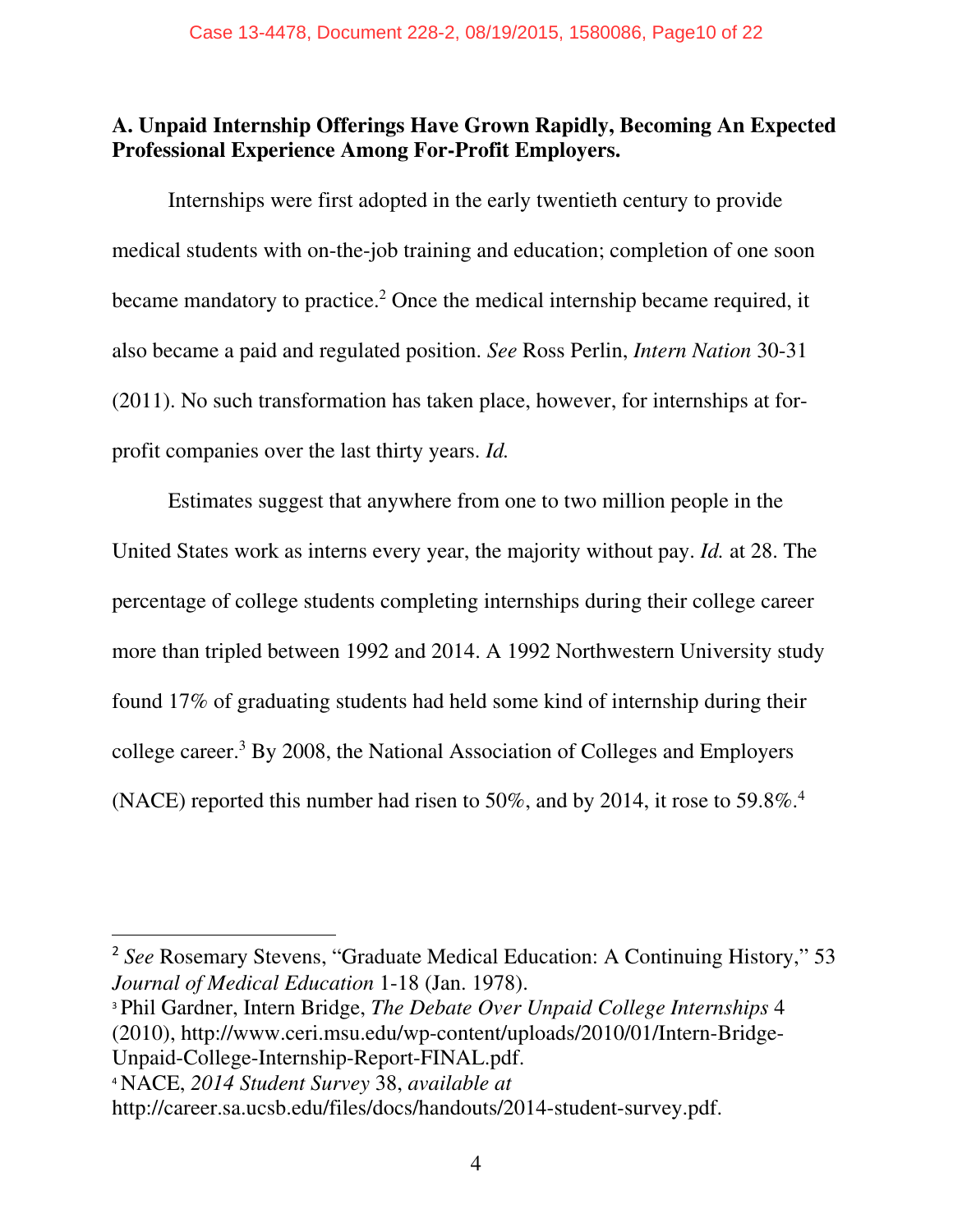And as *The Economist* has reported, among this group, "unpaid internships are becoming the norm." *See* "Generation I," *The Economist*, Sept. 6, 2014.

### **B. Unpaid Internships Are No Longer Limited To Summer, Nor To Students.**

While many unpaid internships still take place during the summer when school is out of session, they are also increasingly a part of year-round business operations.<sup>5</sup> Such internships are often held by recent graduates and by older workers transitioning into new careers.<sup>6</sup> This is especially true for recent graduates and older workers making a career transition, who represent the fastest-growing segment of interns. Perlin, *supra*, at 177-78. A 2010 survey found 23% of hiring managers received intern applications from experienced workers.<sup>7</sup>

At the other end of the spectrum are so-called *winternships* during students' winter academic breaks, most of which are unpaid.<sup>8</sup> Many of these are structured as "virtual" internships, and usually involve remote work. Winter interns may

<sup>&</sup>lt;sup>5</sup> For example, a search on August 11, 2015 of leading internship-search website Internships.com showed 834 opportunities within a 20 mile radius of New York City were available for the fall of 2015. Of these, 683 (81.8%) were unpaid. <sup>6</sup> Kathy Gurchiek, "Older, Experienced Workers Applying for Internships," *HR* 

*News*, Aug. 30, 2010,

http://www.shrm.org/publications/hrnews/pages/olderinterns.aspx.

<sup>7</sup> Gurchiek, *supra*; *see also* "The 50-Year-Old Intern: Boomers Go Back To The Bottom," *Fiscal Times*, Mar. 29, 2012.

<sup>&</sup>lt;sup>8</sup> Allie Grasgreen, "Growth of Short Term Internships Over Academic Breaks," Inside Higher Ed, February 3, 2012,

https://www.insidehighered.com/news/2012/02/03/growth-short-term-internshipsover-academic-breaks.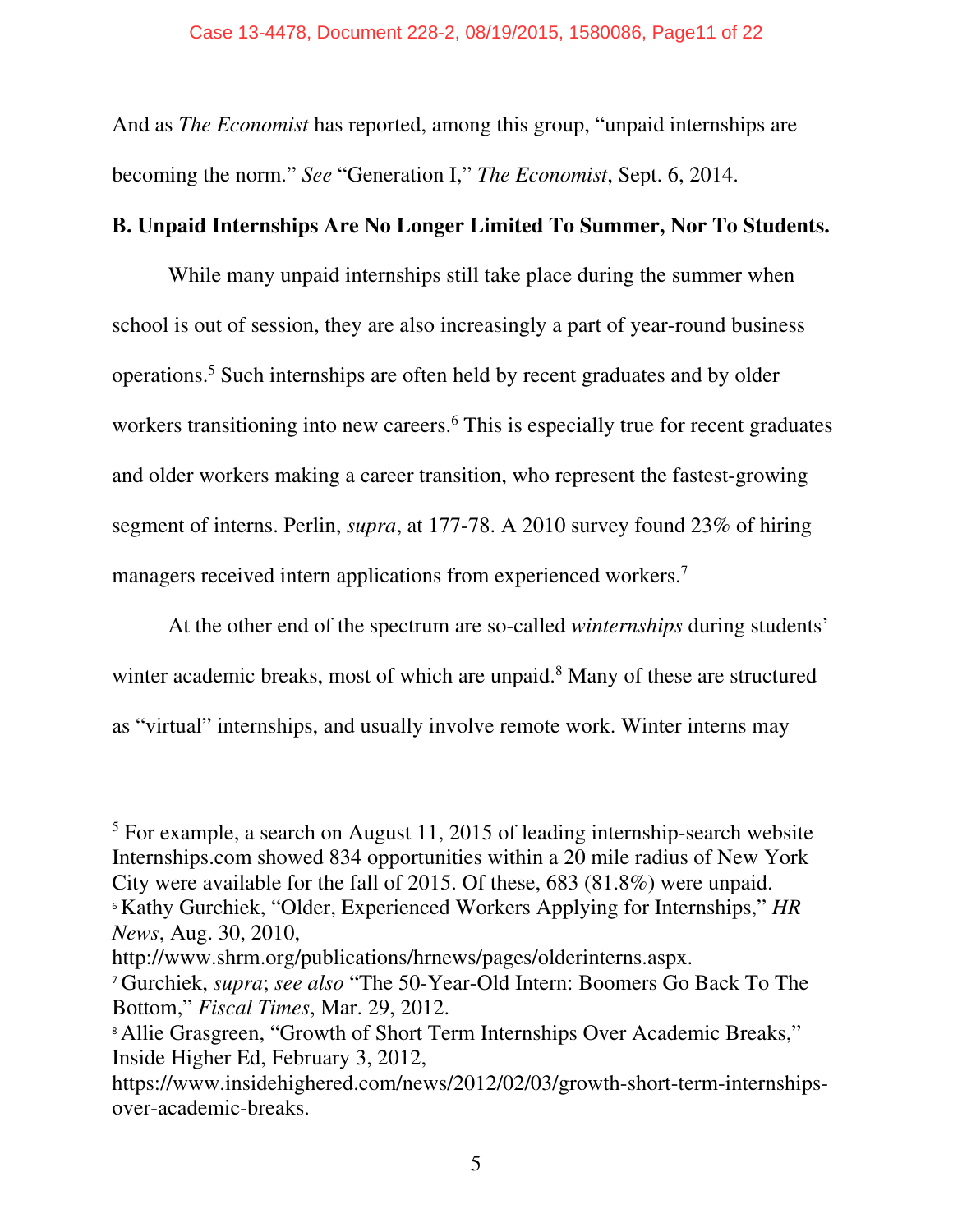never even meet their supervisor. *See* Jenna Wortham, "Virtually There: Working Remotely," N.Y. Times, February 3, 2013, ED13. Students accept the positions to bolster their resumes, and they are being promoted by college career centers.<sup>9</sup>

These drastic changes reflect how internships have become resume-building positions. Employers and industry groups openly admit that internship experience has become a leading factor in hiring decisions, and it is increasingly expected that new hires will have held multiple internships during and/or after college.<sup>10</sup> But while unpaid internships are seen as a necessary credential because they represent work experience, they frequently fail to provide any significant skills or training.

### **C. Unlike Apprenticeships and Co-op Programs, Unpaid Internships Are Informal, Often Providing Little Specific Training or Skills.**

What makes unpaid internships different from other models of school-towork transition — notably registered apprenticeship and cooperative education programs — is that internships are usually characterized by a high degree of informality and a lack of specific training or well-defined educational objectives.

Apprenticeships involve "an integral transfer of knowledge," reports John Ladd, administrator of the U.S. Department of Labor's Office of Apprenticeship

 <sup>9</sup> Matthew Voggel, "Are Internships The New Temp Agency?," USA Today College, http://college.usatoday.com/2015/07/29/are-internships-new-tempagency.

<sup>10</sup> *See* Chronicle of Higher Education/Marketplace, *The Role of Higher Education in Career Development: Employer Perceptions* 14, http://chronicle.com/items/biz/pdf/Employers%20Survey.pdf.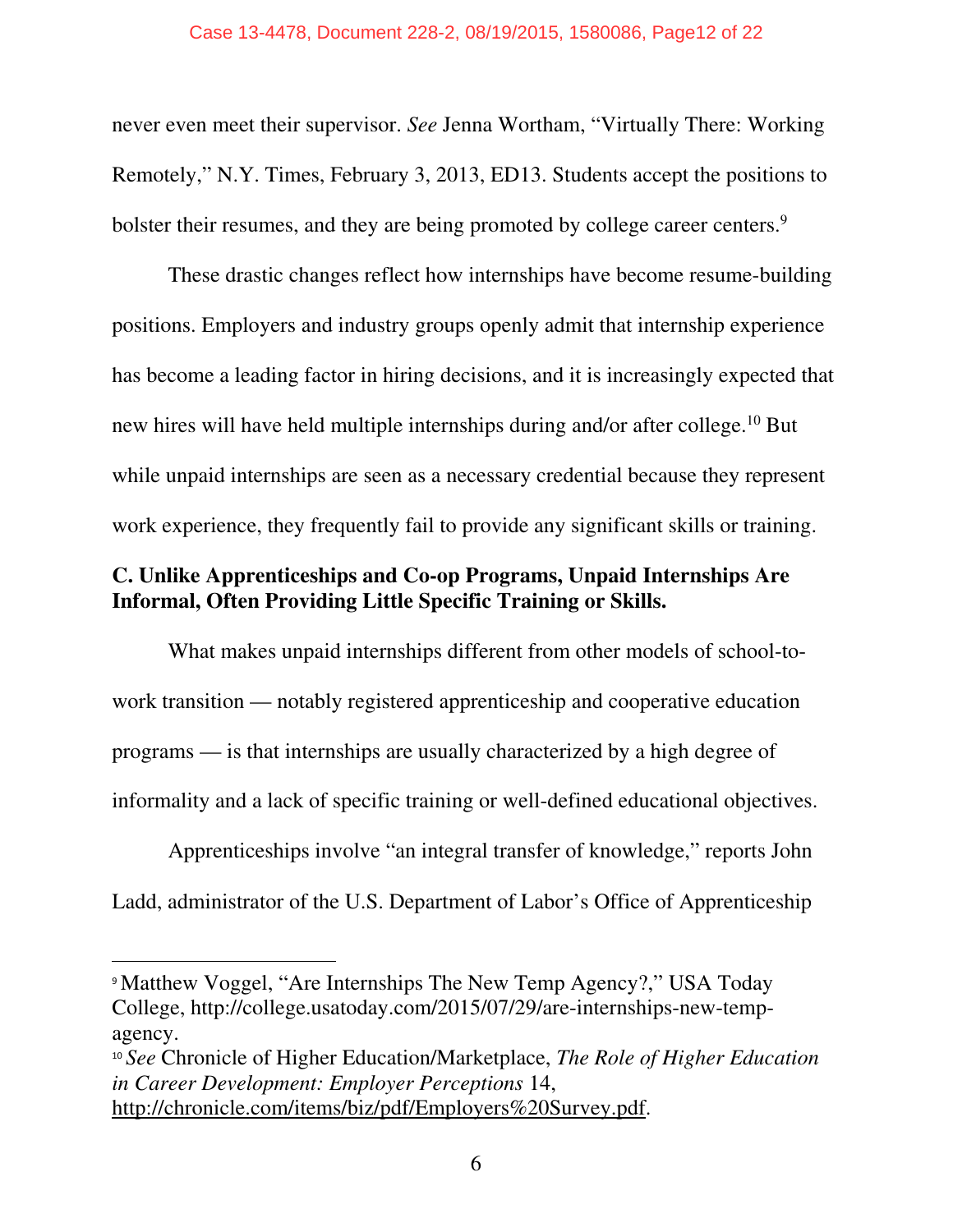(hereafter, OA). Perlin, *supra*, at 44. While traditionally limited to trades where you learn by doing, today nearly 400,000 people a year participate in 24,000 registered apprenticeship programs in over 1,000 occupations.<sup>11</sup>

Registered apprenticeships, unlike internships, must be accredited by the OA, which requires that they provide a minimum of 144 classroom hours of approved institutional training, and at least 2,000 hours of on-the-job training.<sup>12</sup> Apprentices are paid an average of \$13 per hour. Perlin, *supra*, at 44. Graduates earn an average starting salary of \$50,000. *See* OA, "Frequently Asked Questions."

 Co-operative education (co-op) programs allow college students to divide time between a classroom and work setting. Perlin, *supra*, at 96. Even in these more educationally oriented programs, students are paid for their substantive work. *Id.* Professors directly observe and evaluate efforts in the workplace. *Id*.

Apprenticeships and co-ops demonstrate how experiential, on-the-job training can foster learning, so long as the program is structured around clear standards and paired with the kind of rigorous evaluation and close supervision that ensures workers are actually able to advance their careers.

### **D. Unpaid Internships Do Not Fulfill Their Touted Potential for Career Advancement.**

 $11$  Occupations are as varied as aerospace manufacturing, seafaring, cosmetology, law enforcement, green energy and childcare. Ladd, "Apprenticeship 101," Jan. 28, 2014, http://blog.dol.gov/2014/01/28/apprenticeship-101-earn-while-you-learn/. <sup>12</sup> OA Frequently Asked Questions, http://www.dol.gov/apprenticeship/faqs.htm.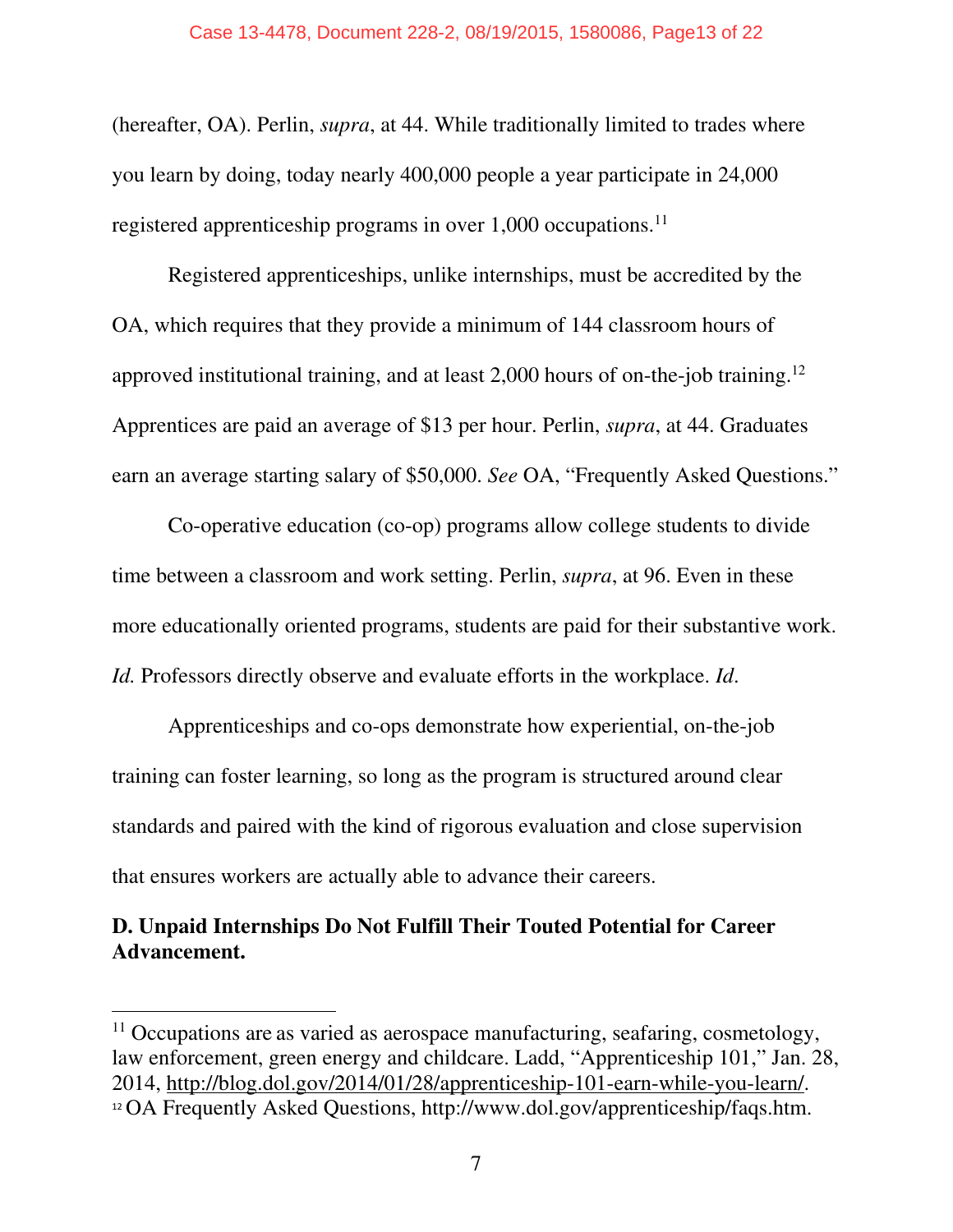Unpaid internships at for-profit companies are also much less likely to lead to employment than paid internship positions. As the National Association of Colleges and Employers (NACE) reported in its *Class of 2014 Student Survey* of more than 40,000 graduates, "Students who have had a paid internship are much more likely to have received a job offer than those students whose work experience has been in an unpaid internship." *NACE Student Survey, supra*, at 40.

In the for-profit sector, 65.4% of those who had been paid interns at forprofit companies received full-time job offers, whereas only 38.5% of those who were unpaid interns at for-profit companies reported the same result. *Id.* In comparison, virtually the same percentage of those who held no internship, 38.6%, received full-time job offers. *Id*. Starting salary figures among those with job offers also confirm that an unpaid for-profit internship provides little benefit when compared to having no internship. The 38.5% of unpaid for-profit interns who received full-time job offers had an average offer of \$37,612, compared to \$37,277 for their peers who held no internship. *Id.* at 41. This stands in stark contrast to those in paid for-profit internships, whose average offer was \$54,304. *Id.* In other words, unpaid for-profit internships provided *no hiring advantage* to members of the Class of 2014 when compared with their peers who had held no internship at all, whereas paid for-profit internships offered significant hiring and salary advantages, strongly suggesting that paid for-profit internships lead to a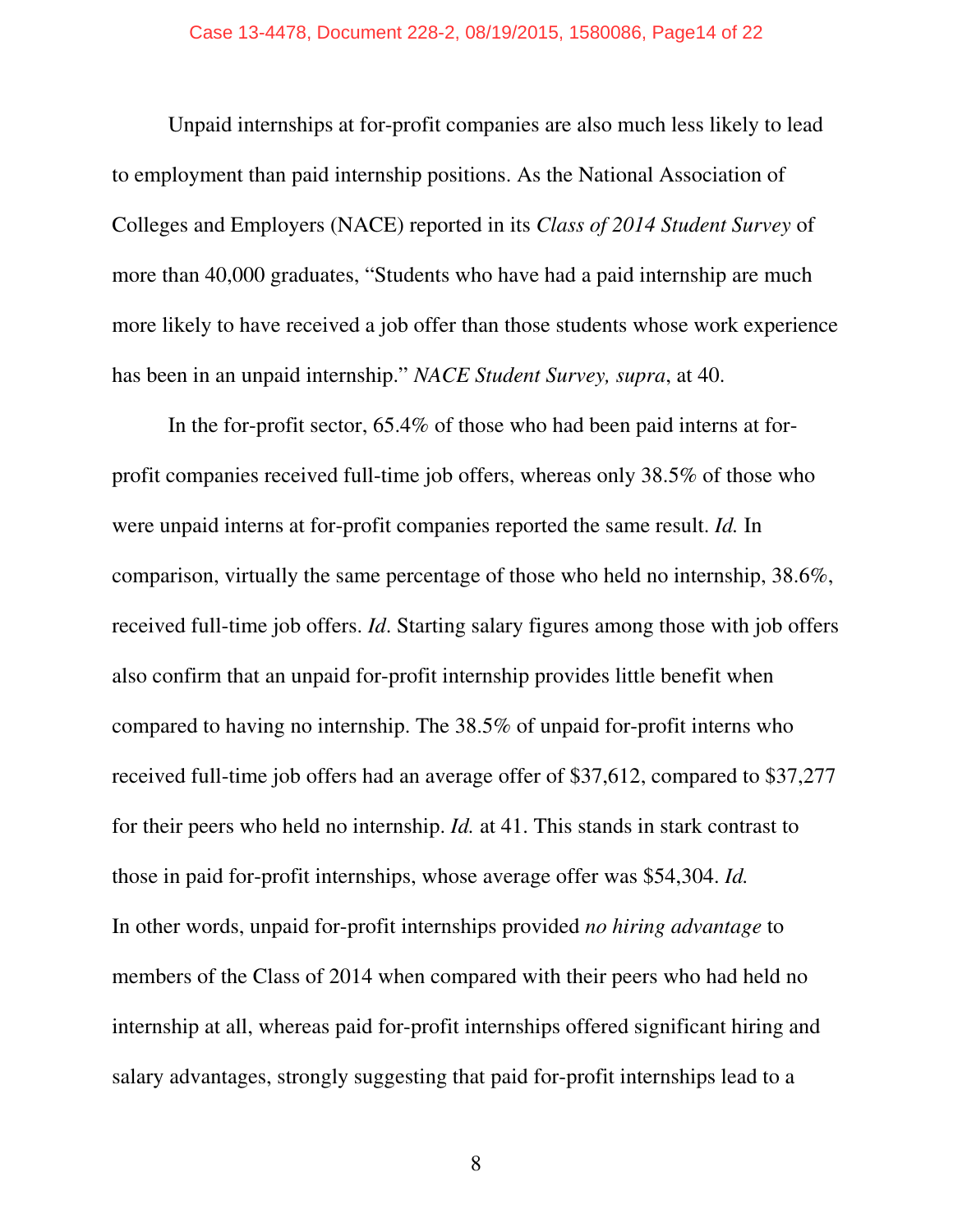much greater chance of being hired and achieving long-term career success and financial stability than unpaid for-profit internships.

### **II. ACADEMIC INSTITUTIONS ARE NOT PROVIDING QUALITY CONTROL TO ENSURE INTERNSHIPS' EDUCATIONAL VALUE.**

### **A. Accreditation Standards Are Largely Ignored For Internships.**

Current university policies reveal that many do not play any effective gatekeeper role. Higher education accreditation agencies like the New England Association of Schools and Colleges (NEASC), which oversees all colleges and universities in New England, lay out specific oversight standards for awarding credit that are routinely ignored when it comes to internships."<sup>13</sup> An Intern Bridge survey found that while 90% of universities offered academic credit for internships, only half of universities had put quality measures in place.<sup>14</sup>

Few faculty members provide oversight of internships.<sup>15</sup> Instead, internships are usually managed, if at all, by campus career centers, which typically have only a small staff and focus on students' labor market readiness. Perlin, *supra*, at 87.

https://cihe.neasc.org/downloads/Standards/Standards\_for\_Accreditation.pdf.

<sup>14</sup> Phil Gardner, *Reactions on Campus to the Unpaid Internship Controversy* 7, 2009, http://www.ceri.msu.edu/wp-content/uploads/2009/10/Reaction-on-Campusto-the-Unpaid-Internship-Controversy-Whitepaper.pdf.

<sup>15</sup> Among 8,939 respondents at 234 colleges, only 15 percent of those getting credit reported that an adviser or faculty member visited their work site. Kevin Carey, "Giving Credit, but Is It Due?" N.Y. Times (op-ed),

<sup>13</sup> NEASC, Standards for Accreditation 10,

http://www.nytimes.com/2013/02/03/education/edlife/internships-for-creditmerited-or-not.html.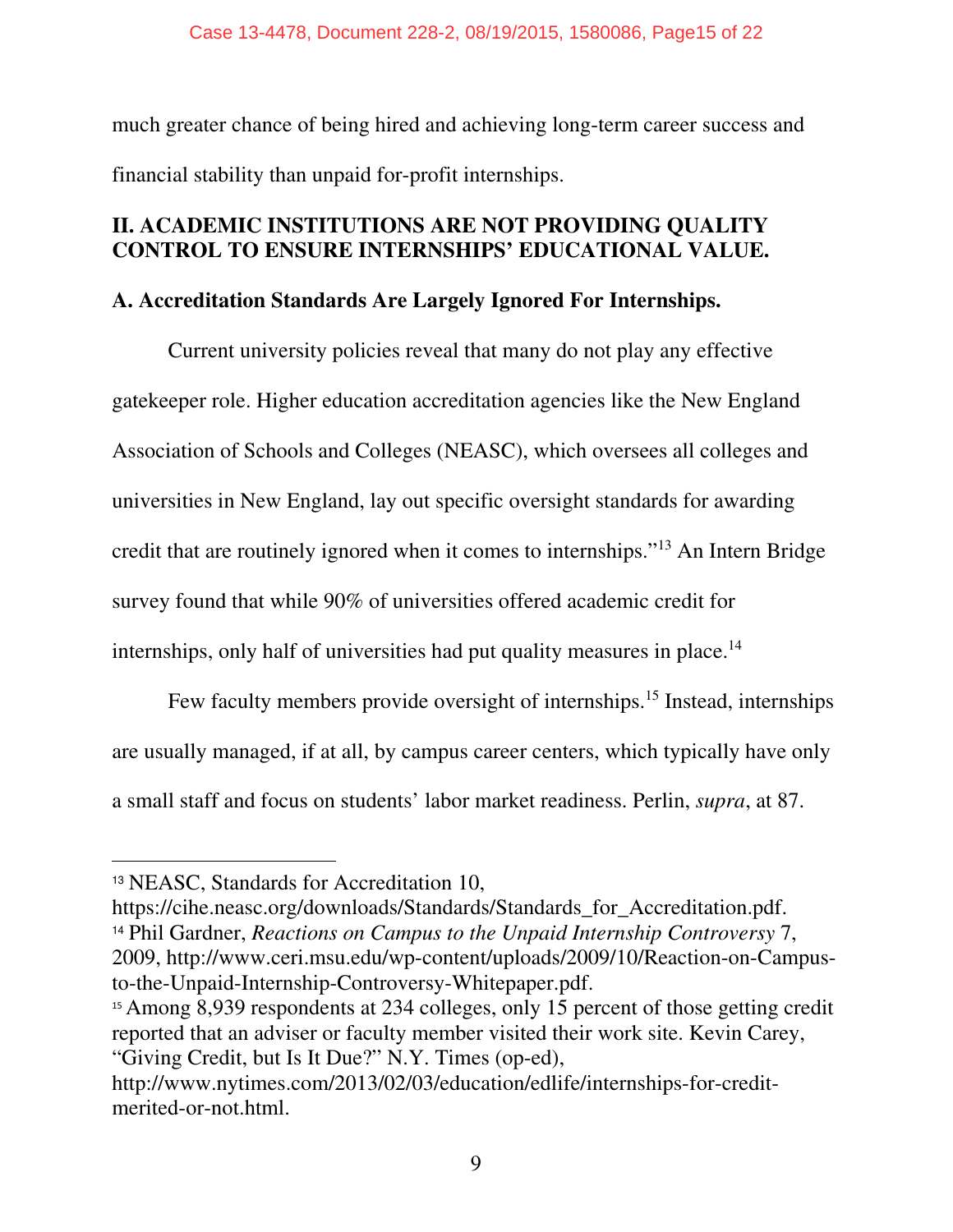For example, UC Berkeley allows students to receive academic credit for their internship through an online course managed and run by the career center.<sup>16</sup>

 NEASC also requires "demonstrable academic content" that is comparable to institutional learning experiences when awarding credit for internships.*NEASC*  at 11. But these expectations are simply ignored in most unpaid internships today. One survey of larger schools found that only 27.6 percent of school-supported internships were associated with classroom experience.<sup>17</sup> Evaluations of learning are scant, often based on a short form filled out by a supervisor. Carey, *supra*.

Sometimes schools' primary interest in awarding credit is not educational but financial, as many require their students pay the school directly to receive academic credits for unpaid internships. Up until spring 2015, George Washington University – named by The Princeton Review as the #1 College for Internships in  $2015$  – charged students \$1,300 for "elective credits" for internships.<sup>18</sup> At Bellarmine University and the University of Pittsburgh, students were required to

<sup>16</sup> *See* "Independent U.S. Summer Internship Credit Option," UC-Berkeley Career Ctr., https://career.berkeley.edu/Internships/AcadCreditSummer.

<sup>17</sup> *Unpaid Internships: A Survey of the NACE Membership*, at http://www.d.umn.edu/careers/faculty/Unpaid%20Internships\_%20A%20Survey% 20of%20the%20NACE%20Membership[1].pdf.

<sup>&</sup>lt;sup>18</sup> GWU recently changed its policy in response to a student-led campaign. The price has now dropped to \$50. *See* Jacqueline Thomsen, "After student-led push, GW slashes costs for internship credit," *GW Hatchet*, Feb. 9, 2015.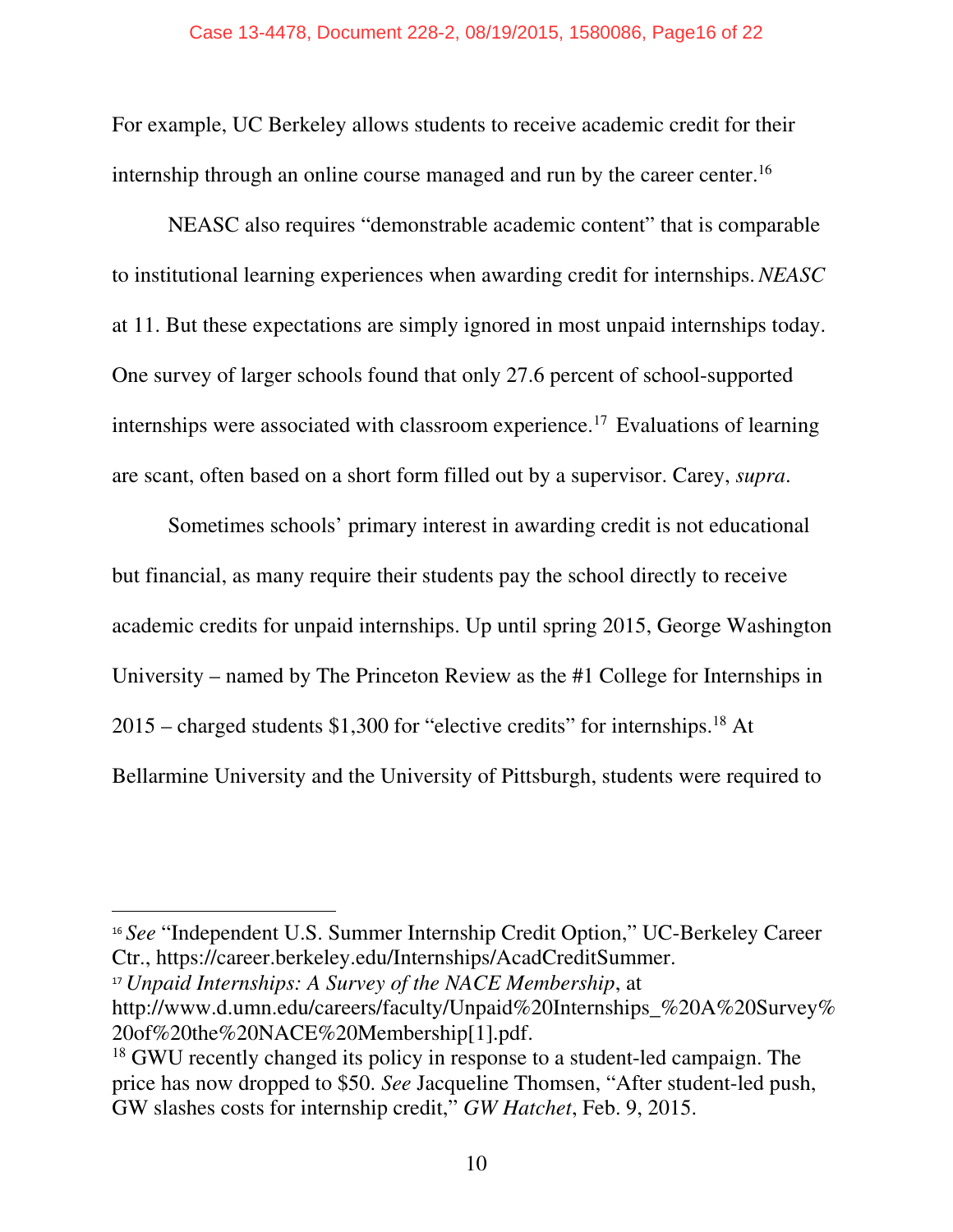pay as much as \$8,724 and \$6,558, respectively, for internship credits.<sup>19</sup> Some schools require unpaid internships for graduation or certain majors, making students pay to intern, off-campus, without pay.<sup>20</sup>

### **B. Academic Credit Is Often Awarded In Name Only**

In many cases colleges and universities award academic credits for internships that are credits in name only, as they do not even count toward graduation or degree requirements. George Washington University's elective credits, for example, do not count toward graduation. "Elective Internship," G.W. U. Ctr. for Career Services, http://careerservices.gwu.edu/elective-internship. Certain programs at New York University provide credit if the internship is related to the major, but they do not count toward degree requirements. *See* "Internships," NYU College of Arts & Sciences, http://cas.nyu.edu/page/internships. Until 2013, Columbia University allowed most undergraduates to receive "registration credits" which did not count toward graduation.<sup>21</sup> Barnard College still awards such credits,

<sup>20</sup> *E.g.*, SUNY-New Paltz requires that journalism majors complete an internship, http://www.newpaltz.edu/digitalmediajournalism/internships/credit.html. *See also, e.g.*, U.S. News & World Report, "10 Colleges with the Most Interns," June 6, 2015 ("At Elmira College in New York, students are expected to complete at least 240 hours of career experience" to graduate.)

<sup>19</sup>Blair Hickman et al, "The Price of an Internship," *ProPublica*, Dec. 20, 2013, http://projects.propublica.org/internships/.

<sup>&</sup>lt;sup>21</sup> See "Internship Credit," Columbia Univ. School of General Studies, http://bulletin.columbia.edu/general-studies/undergraduates/additional-academicopportunities/internship-credit.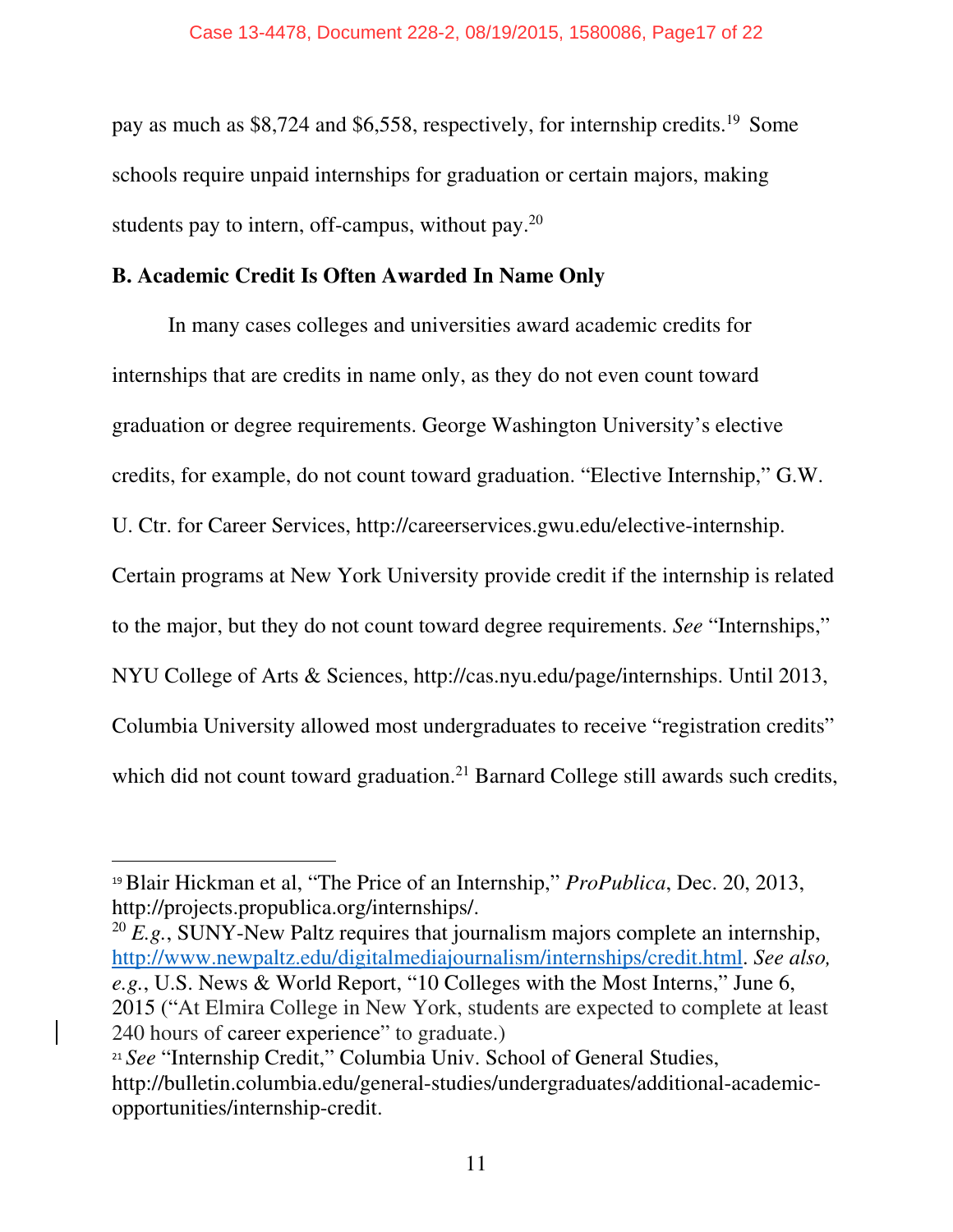though they call them "co-curricular credits." *See* "Internship Co-Curricular Credit," Barnard College Career Development, http://barnard.edu/node/24781.

In more extreme cases, academic credit has been sold wholesale by colleges to for-profit internship placement companies – such as at Menlo College, whose career center entered into an arrangement with internship placement company University of Dreams to sell academic credit at \$45 a head, grossing the college \$50,000. Perlin, *supra*, at 148.

The fact that major educational institutions such as Columbia and George Washington University have provided only fake credit to their students suggests that those charged with designating whether courses deserve credit – generally, the faculty – will not sign off on the dubious educational value of an unpaid internship.

### **C. Many Top Schools Do Not Offer Credit But Have Workarounds.**

Many leading colleges and universities offer no academic credit for internships whatsoever, including Yale, Harvard, Princeton, Dartmouth and the University of Pennsylvania, Wellesley and Duke.<sup>22</sup> Even many of these schools

http://ocs.yale.edu/content/academic-credit; "Internship Course Credit," Harvard Univ. Office of Career Services, http://ocs.fas.harvard.edu/internship-coursecredit; "Frequently Asked Questions," Princeton Univ. Office of Int'l Programs, http://www.princeton.edu/oip/iip/faq/#11; "Policies Governing Internships," Univ. of Pennsylvania Coll. of Arts & Sciences,

<sup>&</sup>lt;sup>22</sup> "Academic Credit," Yale Office of Career Strategy,

http://www.college.upenn.edu/node/2404; "Internships and FAQ," Dartmouth Career Services, http://www.dartmouth.edu/~careerblog/2012/12/internships-andfaq-what-to-do-if-youre-asked-about-academic-credit/; "Internships for Credit,"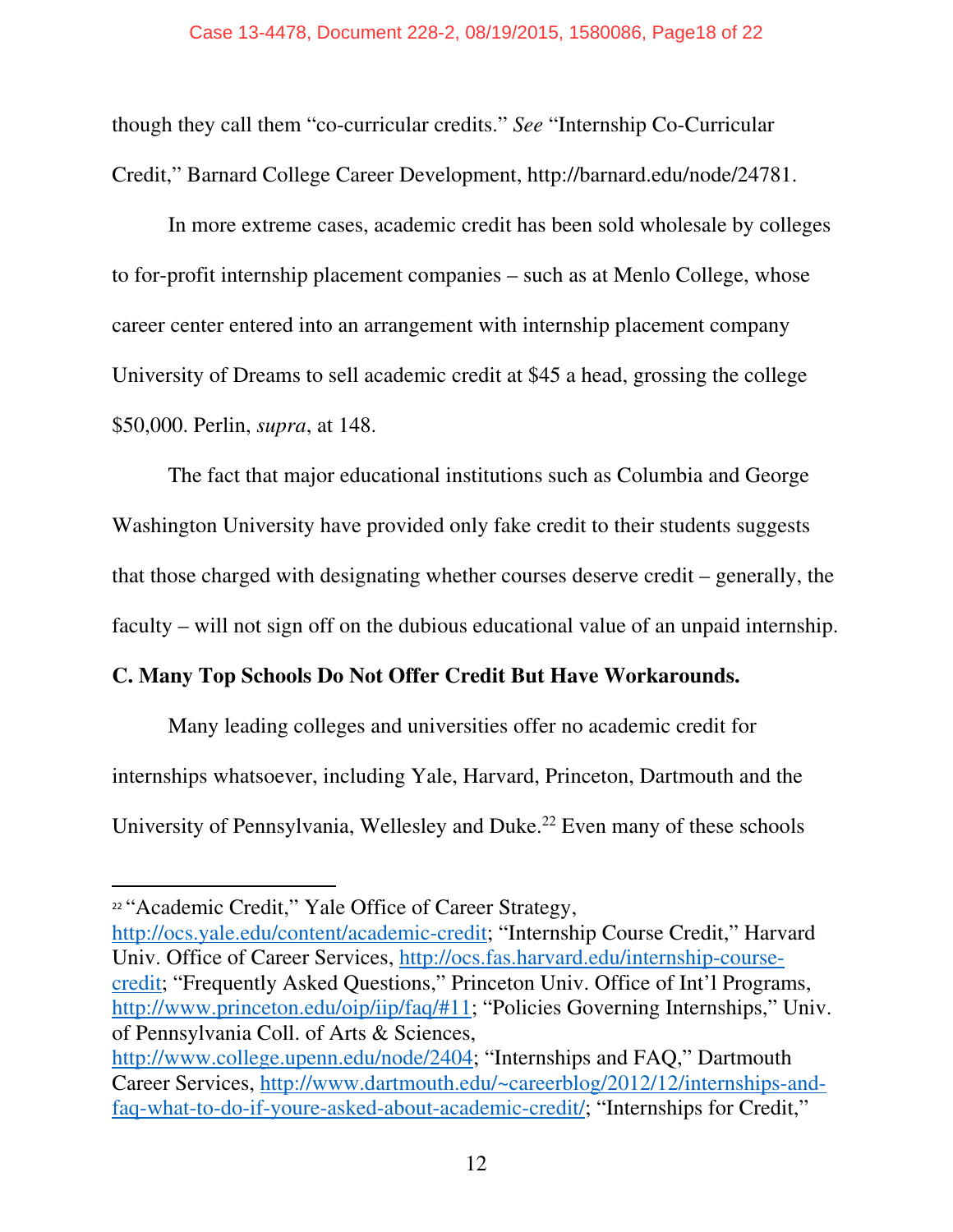have been pressured to develop workarounds as alternatives to awarding fake credit, as a direct response to the demand by employers that students receive "academic credit." The University of Pennsylvania will offer a transcript "notation" of an internship – but *only* if the employer requires that the student receives academic credit as a condition of employment. "Policies Governing Internships," University of Pennsylvania, *supra*. If an employer demands evidence of credit, Yale will give students a letter stating the University's policy and noting students are *eligible* to take an independent study *after* the internship, and claims most employers accept this "without reservation." *See* Yale Career Strategy, *supra*.

But some demand even more: SUNY-Albany warns students that they may be urged to obtain a 'Hold Harmless' agreement from SUNY, to indemnify the employer.<sup>23</sup>

### **III. ENFORCING** *PORTLAND TERMINAL* **WOULD INCREASE THE VALUE OF INTERNSHIPS TO INTERNS AND EMPLOYERS.**

Reaffirming *Walling v. Portland Terminal*, 330 U.S. 148 (1947) would not require eliminating all unpaid internships. Rather, employers will have a choice: either redesign internships to satisfy *Portland Terminal*'s criteria, or pay interns at

Wellesley Coll., http://www.wellesley.edu/cws/internships/internship101/credit; Duke Univ., https://studentaffairs.duke.edu/career/about-us/policies/dukeinternship-credit-policy.

<sup>&</sup>lt;sup>23</sup> See "Frequently Asked Questions," SUNY-Albany Career Services, http://www.albany.edu/career/internships/types\_of\_internships.shtml.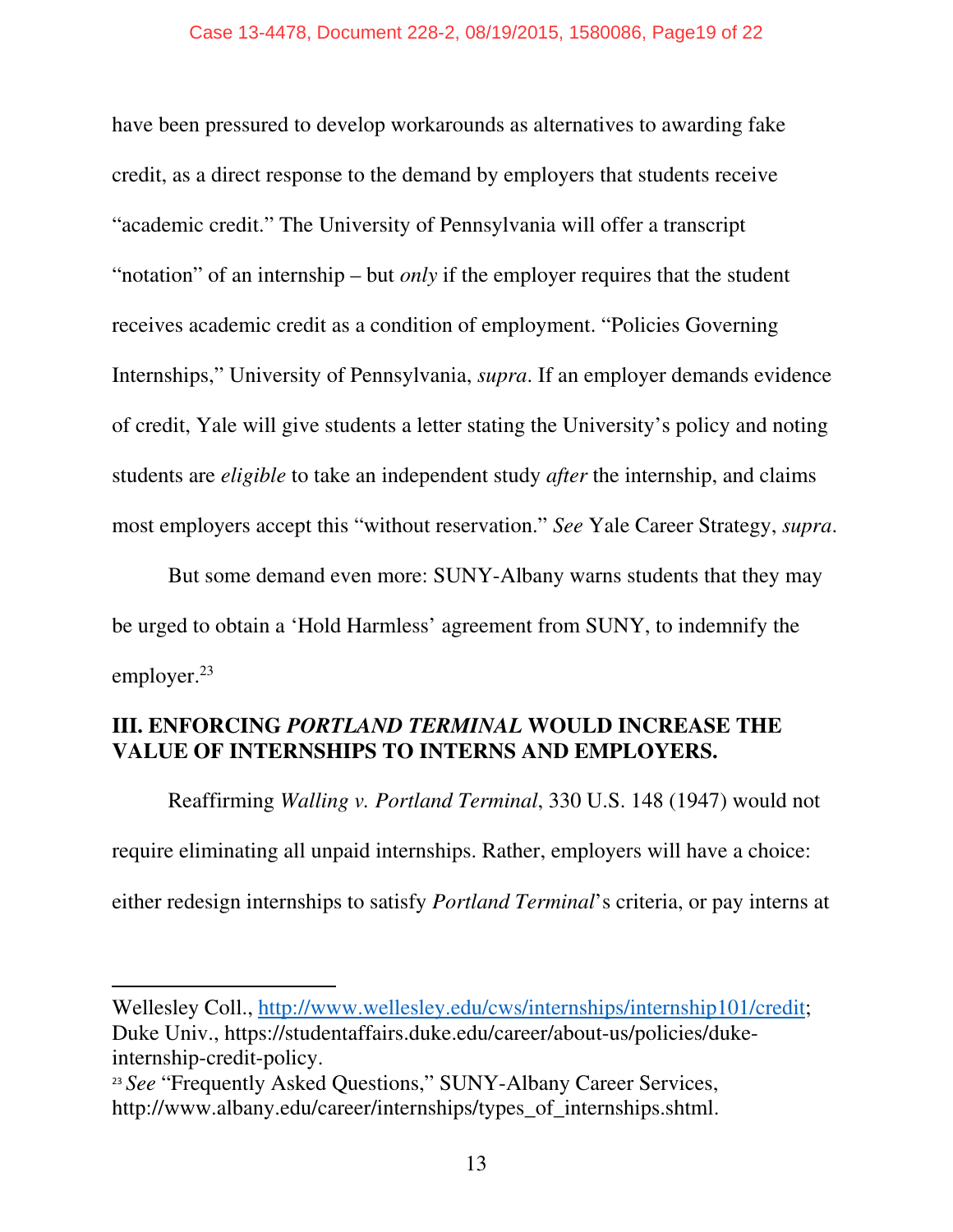least minimum wage. Under *Portland Terminal*, employers would provide close supervision of an unpaid interns' work. Such supervision would ensure that the employer was not deriving any "immediate advantage" from work done by the interns. It would also yield benefits for employers, however, who could road-test potential employees without paying them, in a way that ensures supervisors have a first-hand sense of their interns' skills. The *Portland Terminal* option would appeal to employers who foresee hiring their interns as full-time employees, as was the case in the railway brakemen training program in *Portland Terminal*.

The alternative, paying interns at least a minimum wage, would have the potential for similar training and educational benefits to employees, but without as much of a supervisory cost. Survey data suggests paid opportunities would be improved significantly, as paid interns currently receive significantly more training and career benefits than unpaid interns do, *NACE Student Survey*, *supra*, at 40.

At current federal minimum wage (\$7.25 an hour) a 10-week, 40-hour-perweek internship would cost an employer \$2,900 in wages. By comparison, an average entry-level hire can cost between \$5,700 to \$8,900 to recruit, plus \$1,000 to train*. <sup>24</sup>* Thus paid internships remain substantially cheaper than full hires, giving employers a cost-effective way to vet potential hires.

<sup>24</sup> Nathan Parcells, "How to Convert Your Unpaid Intern Program into a Paid Program," https://www.looksharp.com/guides/how-to-convert-your-unpaidinternship-program-into-a-paid.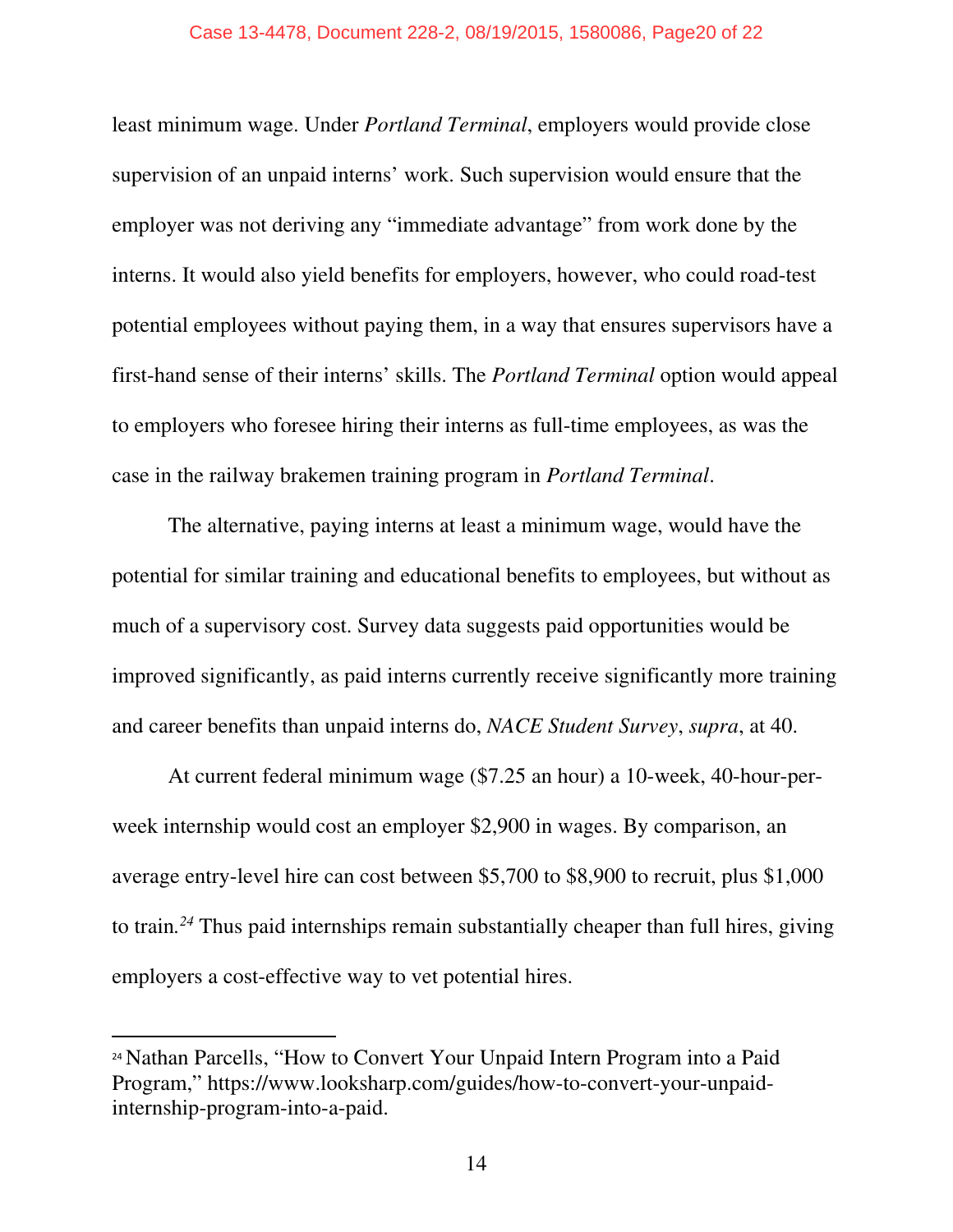Compensation also helps diversify the workforce, allowing companies to attract interns of all backgrounds. NBC Universal began paying interns in 2013 and reported a big increase in applicant diversity; it now attracts many who could not afford to relocate to New York.<sup>25</sup> InternMatch's Nathan Parcells argues that by paying interns, companies can generate three times as many applicants.<sup>26</sup>

### **IV. CONCLUSION**

For the foregoing reasons, *amici* urge the Court to grant Plaintiffs' petition for rehearing or rehearing *en banc*.

Respectfully submitted,

/s/ Catherine Ruckelshaus

Catherine K. Ruckelshaus National Employment Law Project 75 Maiden Lane, Suite 601 New York, NY 10038 Tel: (212) 285-3025 Fax: (212) 285-3044 E-mail: cruckelshaus@nelp.org

August 19, 2015 Attorney for *Amici Curiae*

<sup>&</sup>lt;sup>25</sup> "NBC Universal's New Paid-Intern Policy Yields More Diversity,"

*MadameNoire*, http://madamenoire.com/295556/nbcuniversals-new-paid-internpolicy-yields-diversity/.

<sup>26</sup> Suzanne Lucas, "A Strong Case for Why You Should Pay Your Interns," *Inc.,*  http://www.inc.com/suzanne-lucas/a-strong-case-for-why-you-should-pay-yourinterns.html.